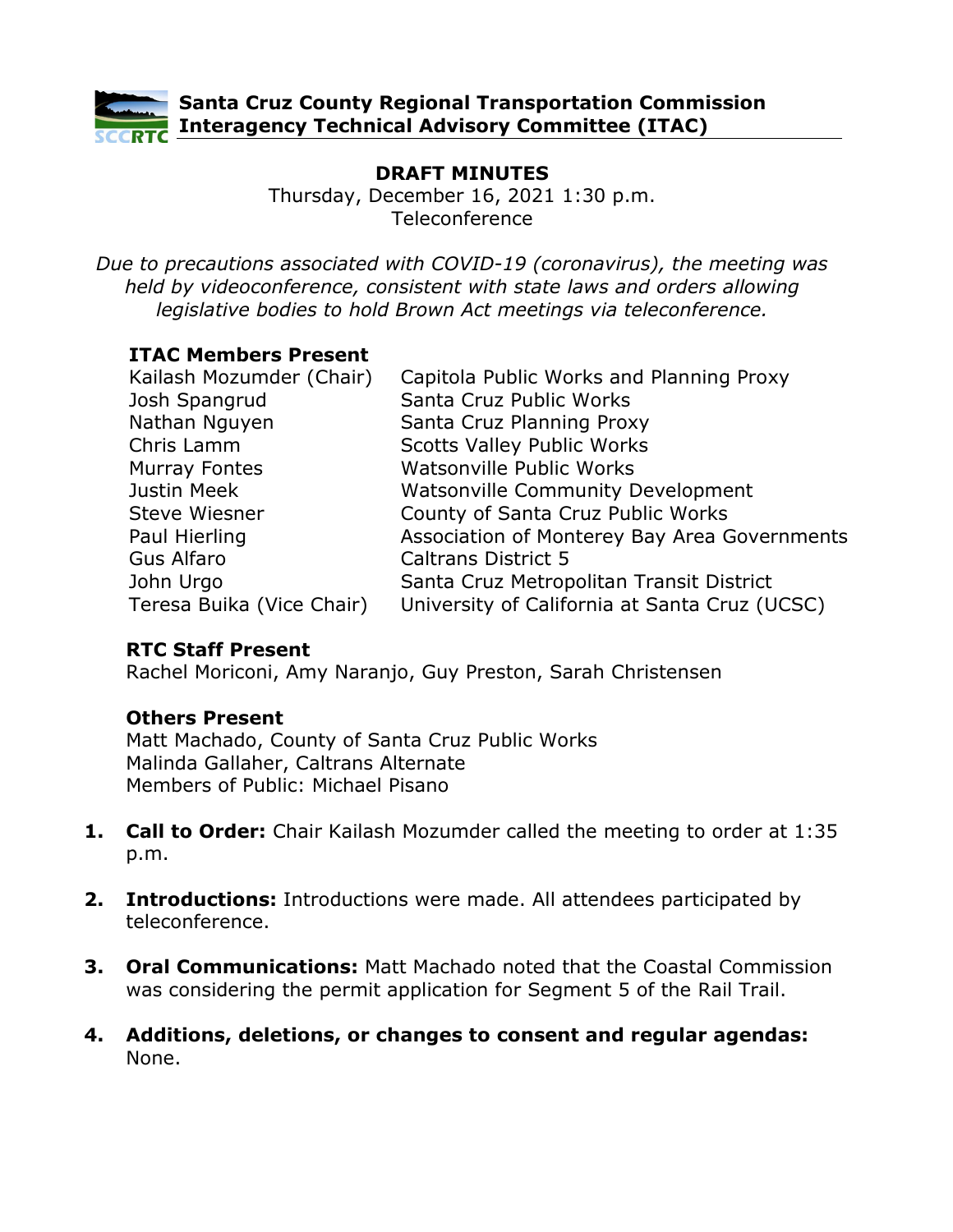# **CONSENT AGENDA**

- **5. Approved Minutes of the November 18, 2021 ITAC meeting**
- **6. Received December 2021 RTC Meeting Highlights**

*Committee members present unanimously approved a motion (Fontes/Wiesner) approving the consent agenda, with Wiesner, Mozumder (public works and planning proxy), Spangrud, Nguyen, Fontes, Meek, Urgo, and Alfaro voting "yes" by roll call vote.* 

#### **REGULAR AGENDA**

#### **7. Status of transportation projects, programs, studies and planning documents**

ITAC members provided updates on projects, programs, studies and planning efforts.

Capitola – Kailash Mozumder reported that the  $41<sup>st</sup>$  Avenue adaptive signal project is almost done and resurfacing projects planned in conjunction with the County for spring 2022.

County of Santa Cruz Public Works – Steve Wiesner reported several guardrail projects have been completed, with the exception of projects in burn areas. County road crews are cleaning up from recent storm events, with significant damage on Lodge Road, Granite Creek Road, Casserly, and Two Bar Road and a mudslide on Alta Via.

Watsonville Public Works - Murray Fontes reported that the Airport Boulevard pavement project is almost done. City staff is still awaiting shipment of final hardware for the Lincoln Street pedestrian safety project.

*1:42pm Chris Lamm and Paul Hierling joined the meeting.* 

Watsonville Community Development - Justin Meek reported that revisions are being made to the Downtown Specific Plan, which includes new pedestrian and bike facilities.

Santa Cruz - Josh Spangrud reported that construction continues on the Highway 1/9 intersection, with work in the riparian area on the northwest quadrant complete and the project expected to be completed late spring. He reported there was minimal impact to city roads from the most recent storms. The city is working on final right-of-way and permits for the Murray Street Bridge project, with construction possibly starting in mid- or late-2022. Nathan Nguyen reported the California Transportation Commission (CTC) allocated Active Transportation Program (ATP) funds for phase 2 of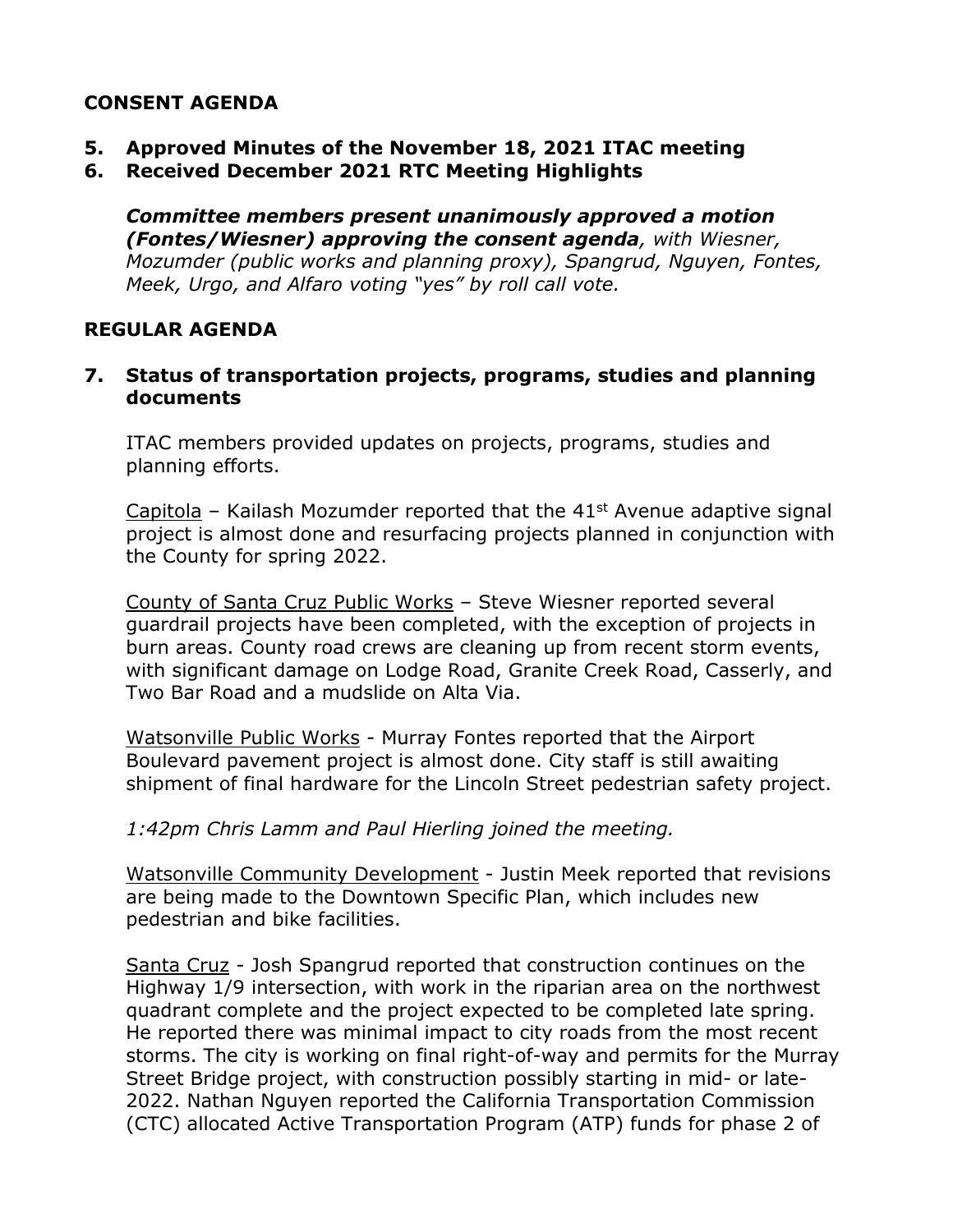Segment 7 of the Rail Trail, with construction anticipated to go to bid in January and start construction in late Spring/early summer 2022. The city received bids for the San Lorenzo Riverwalk Lighting project north of Water Street, which includes 55 lights along the river and possible additional lighting near San Lorenzo Park.

METRO - John Urgo reported that METRO will be starting work on its Soquel Drive planning study, for which Gus Alfaro anticipates the notice to proceed to be available soon. METRO's Strategic Plan is being updated to reflect new priorities, goals, and metrics based on input at METRO Board retreats. He also reported Alex Clifford is leaving METRO in January and METRO has started the recruitment process for his replacement.

## *1:47pm Teresa Buika joined the meeting.*

RTC - Rachel Moriconi reported that the RTC approved projects to receive approximately \$11 million in funds. She thanked Josh Spangrud, Casey Carlson, Murray Fontes and Malinda Gallaher for their assistance preparing documents for projects submitted to the California Transportation Commission (CTC) for State Transportation Improvement Program (STIP) funds. She encouraged agencies with projects designated to receive Covid Relief, Highway Infrastructure Program (HIP), and Regional Surface Transportation Program Exchange (RSTPX) funds to implement their projects quickly, noting funds are immediately available for use. Guy Preston reported that the California Coastal Commission approved a coastal permit for Segment 5 of the rail trail, including plans for an embankment at Davenport Beach.

Caltrans - Gus Alfaro encouraged agencies to apply for funds from the Clean California grant program. Murray Fontes, Steve Wiesner, and METRO staff indicated they plan to prepare applications. He noted project updates were included in the meeting packet and that Caltrans is kicking off a project on SR152 in Watsonville from SR1 to Carlton Road. Caltrans is looking at integrating complete streets into that and several capital maintenance (Cap-M) projects. Caltrans is also working with the City of Santa Cruz adding additional flashing beacons along Highway 1/Mission Street at Olive and Berkshire.

AMBAG, Scotts Valley, and UCSC representatives indicated they had no new updates.

# **8. Draft 2045 Regional Transportation Plan (RTP)**

Amy Naranjo, RTC Transportation Planner, provided an overview of the draft 2045 Regional Transportation Plan (RTP), including information on the policies, financial estimates, and the program-level environmental impact